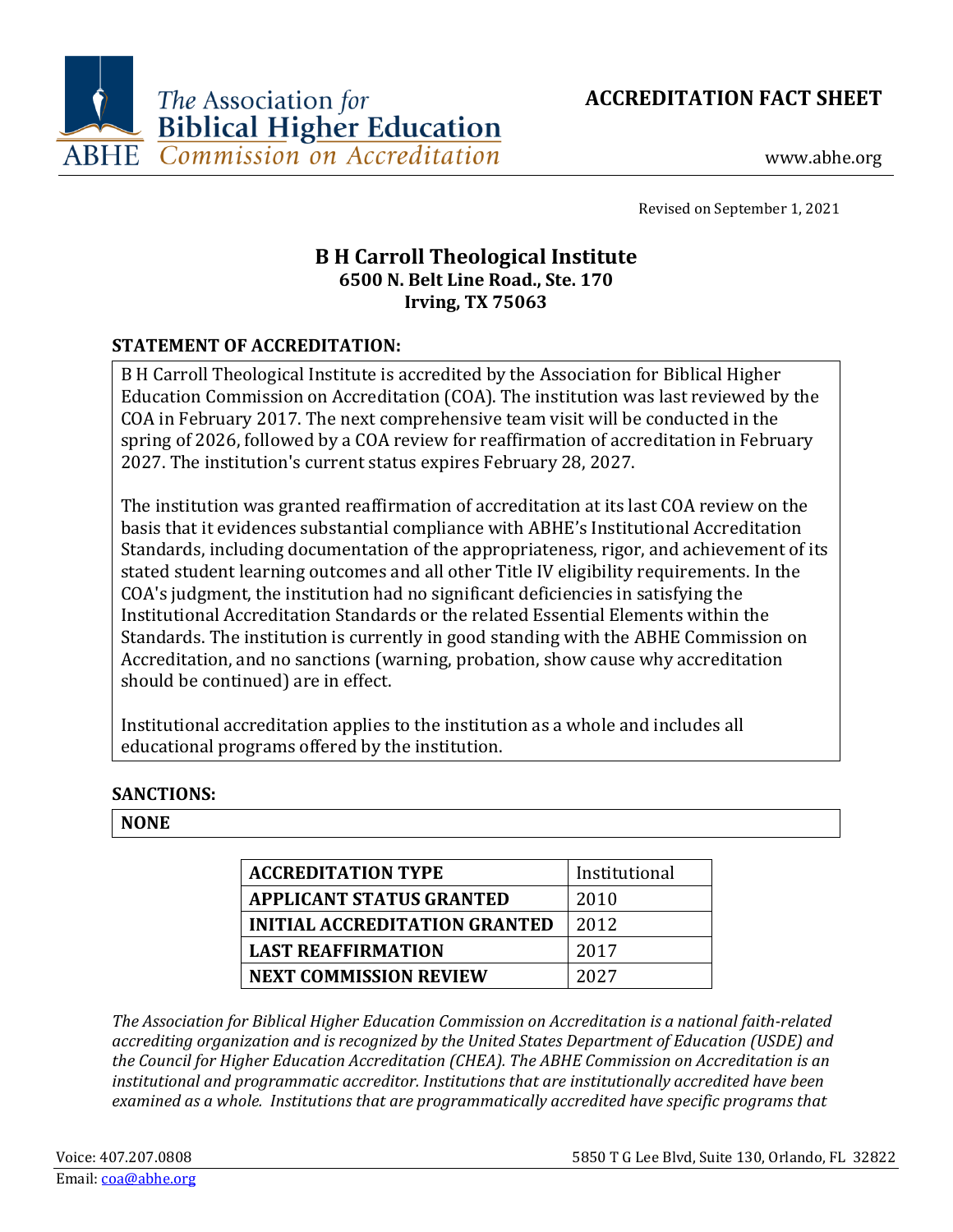*have been reviewed in light of ABHE standards. This statement of accreditation information is the Commission's official statement of an institution's accredited status.*

#### **ACCREDITATION DECISIONS:**

| DATE                                                                                                               | <b>ACTION</b>                          |  |
|--------------------------------------------------------------------------------------------------------------------|----------------------------------------|--|
| February 2017                                                                                                      | Granted reaffirmation of accreditation |  |
| Includes the following: applicant status, candidate status, initial accreditation, reaffirmation of accreditation, |                                        |  |

*sanction, substantive change approval - last 5 years. Please see the "Policy on Communication of Accreditation Decisions" in the COA Manual.*

#### **APPROVED DELIVERY METHODS:**

| TYPE:                           | <b>APPROVAL:</b>                                        |
|---------------------------------|---------------------------------------------------------|
| Distance Education (online)     | The institution is authorized to offer up to 100% of an |
|                                 | academic program via distance education (online).       |
| <b>Correspondence Education</b> | The institution is authorized to offer up to 49% of an  |
|                                 | academic program via correspondence education.          |
| Competency-Based Education      | The institution is authorized to offer up to 49% of an  |
|                                 | academic program via competency-based education by      |
|                                 | the course/credit approach or direct assessment.        |

*Please see the "Policy on Alternative Academic Patterns" in the COA Manual.*

## **APPROVED OFF-CAMPUS LOCATIONS:**

| T <sub>1</sub><br>YFE | IDDDPCC<br>$^{\prime}$<br>ADDRESS |
|-----------------------|-----------------------------------|
| None                  |                                   |

*A branch campus is an additional location of an institution that is geographically apart and independent of the main campus of the institution and (1) is permanent in nature;(2) offers courses in educational programs leading to a degree, certificate, or other recognized educational credential;(3) has its own faculty and administrative or supervisory organization; and (4) has its own budgetary and hiring authority. An additional location is a facility that is geographically apart from the main campus of the institution and at which the institution offers at least 50% of a program through classroom courses, hybrid courses, or a combination of both. An additional location may qualify as a branch campus and be subject to requirements pertaining to branch campuses. An extension site is an off-campus location where less than 50% of a degree program may be earned by classroom courses, hybrid courses, or a combination of both.*

# **APPROVED EDUCATIONAL PROGRAMS: DEGREE/DIPLOMA/CERTIFICATE PROGRAM (MAJOR/CONCENTRATION)**

| Master of Arts            | <b>Christian Education</b> |
|---------------------------|----------------------------|
| Master of Arts            | <b>Christian Ministry</b>  |
| Master of Arts            | Counseling                 |
| Master of Arts            | Religion                   |
| Master of Arts            | Theology                   |
| Master of Arts            | Worship                    |
| <b>Master of Divinity</b> |                            |
| <b>Master of Divinity</b> | Chaplain Ministry          |
| Doctor of Ministry        |                            |
| Doctor of Philosophy      |                            |